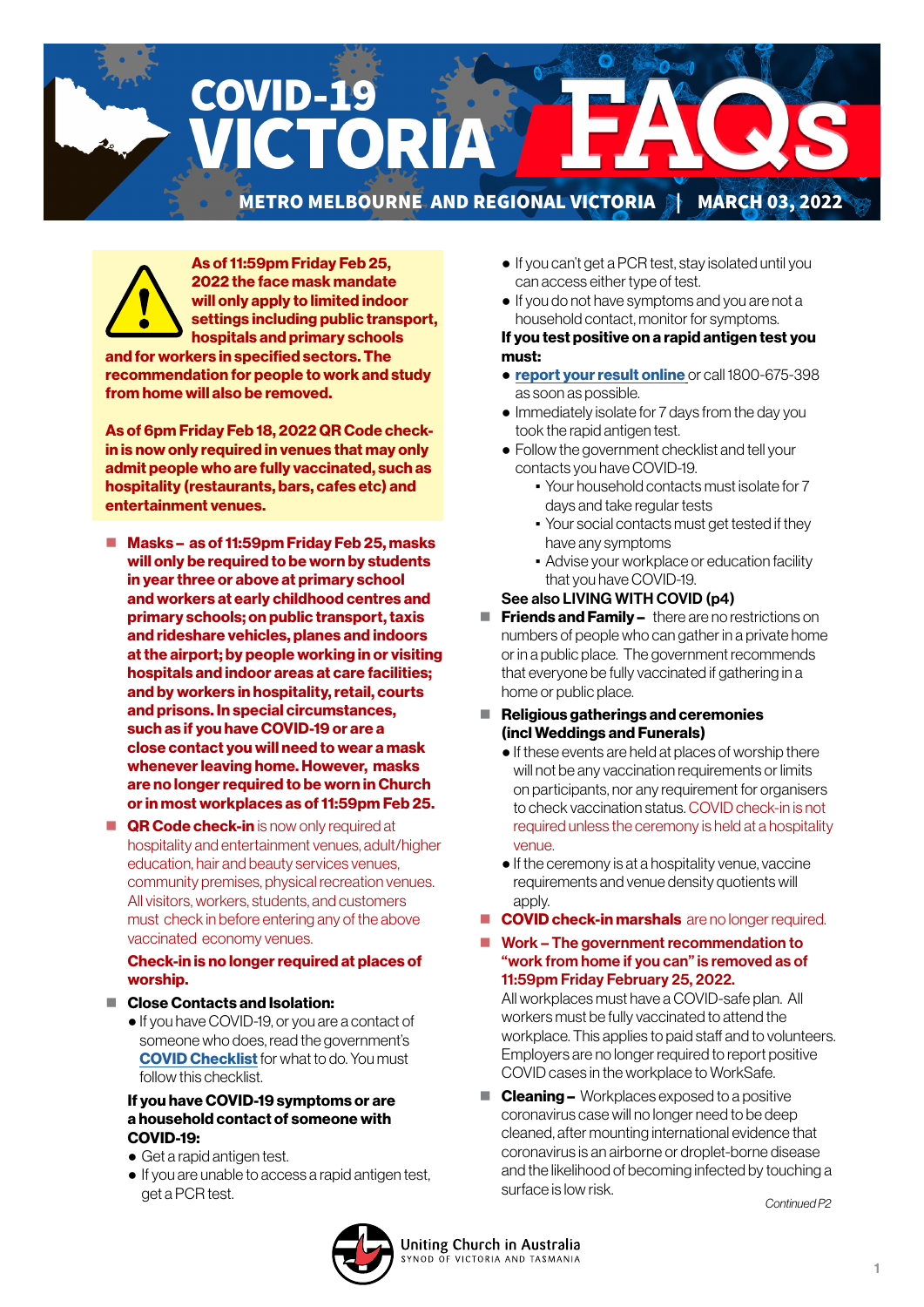

- Schools, Childcare and Early Learning **Centres** are open to all ages. Masks must be worn indoors at primary schools by all staff, visitors and students in year 3 and above.
- **Adult/Higher Education –** The government recommendation to "study from home if you can" is removed as of 11:59pm Friday February 25. QR code check-in required by all staff, students and visitors. Masks recommended, but not compulsory.
- $\blacksquare$  Childcare and Early Learning Open
- Pubs/Restaurants/Cafes/Entertainment **venues** are all open for the fully vaccinated. Face masks must be worn. Vaccination requirements do not apply for food and drink venues which are operating takeaway services only or in food courts. People under 18 are no longer required to provide proof of vaccination at hospitality venues.
- $\blacksquare$  Retail goods and services  $-$  Vaccination status requirements have been removed for all customers except for hair and beauty services. As of 11:59pm Friday February 25, only staff are required to wear facemasks.
- **Community Facilities, including libraries,** halls and creative art spaces, may open without restriction to the fully vaccinated. There are limited circumstances where vaccination status does not apply, including to host essential public support groups, support services and health services, however numbers should be limited to only those necessary.
- $\blacksquare$  Hospital visitors must be fully vaccinated or show evidence of a negative result from a rapid antigen test taken on the day of the visit. All visitors aged 8 and over must wear a face mask indoors, unless exempt. Hospital visitors (aged 18 and over) who are not fully vaccinated must specifically wear a N95 respirator face mask for the duration of their visit.

You can visit a patient at a public, private, or denominational hospital, day procedure or multipurpose health services centre:

- if it is an end-of life visit
- if the patient is ill with a life-threatening condition
- to provide essential care and support necessary for the patient's emotional and physical wellbeing
- if the patient is under 18 and you are the patient's parent or guardian
- if the patient has a mental illness or is living with dementia and you are their nominated person
- if you are required to provide interpreter services
- if you are required to support the patient upon their discharge
- if the patient is pregnant or giving birth and you are their partner
- if you are accompanying the patient to the emergency department, or
- if you are accompanying the patient to an outpatient appointment.

 Each patient can have up to two visitors at a time unless the dependants of a visitor (or patient in hospital) are in the visitor group and care for the dependants cannot be arranged. You should contact the hospital before visiting as they may have additional requirements, conditions, or restrictions for visitors.

#### You must not visit a hospital if you:

- have tested positive for COVID-19 or are waiting for a COVID-19 test result
- have had contact with someone who has COVID-19 in the previous 7 days if fully vaccinated and not a close contact, or in the previous 14 days if not fully vaccinated or a close contact
- have COVID-19 symptoms
- are under 16 unless you're providing end-of-life support
- **Care Facility visits** Residents can have up to five visitors per day if the visitors show evidence of a negative result from a rapid antigen test taken on the day of the visit. If rapid antigen tests cannot be obtained, the resident may have up to two visitors a day. You must wear a mask, unless excepted.

#### You may be exempt from entry requirements if you are:

- a person visiting for the purpose of end-of-life support
- an essential carer of a resident, or a person nominated by the director of the of the care facility where undertaking a rapid antigen test is not practicable
- providing professional patient care as an emergency, healthcare, or an ambulance worker *Continued P3*

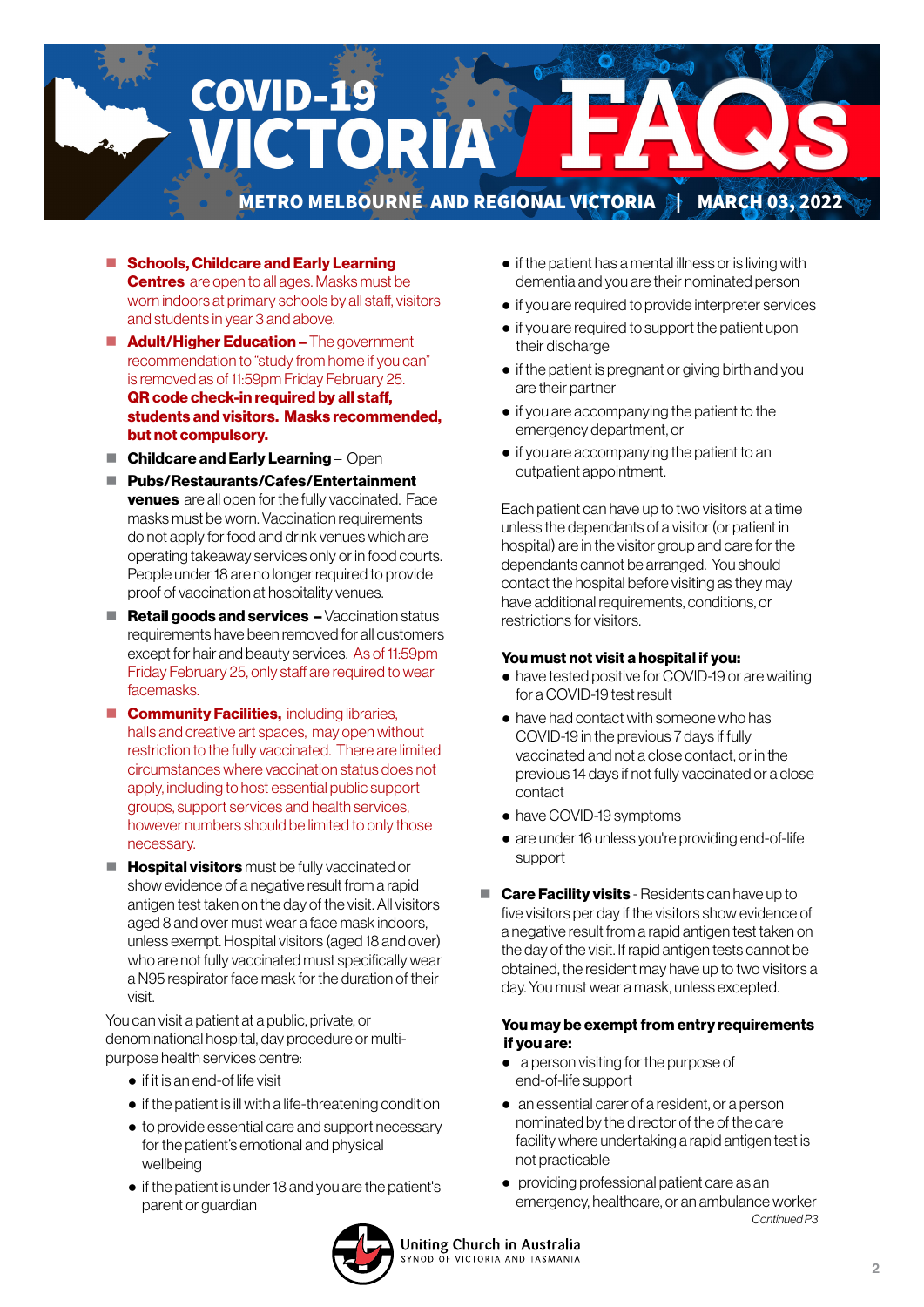

● able to provide evidence of a negative result from a PCR test taken within 24 hours of visiting

 Visitors must sign a declaration upon entry to state that they have not been in contact with a confirmed case in the past 7 days if fully vaccinated and if not a household contact, or the last 14 days if not fully vaccinated or if a household contact.

#### You must not visit a care facility to see patients if you:

- tested positive for COVID-19
- are a household contact
- have COVID-19 symptoms
- are waiting for a COVID-19 test result
- are an overseas traveller or an international aircrew service worker who just arrived in Victoria.

 Care facilities include residential aged care facilities, alcohol and drug residential services, homelessness residential services, disability residential services secure welfare services, shortterm accommodation and assistance dwellings, Supported Residential Services.

*THESE COVID FAQs are prepared with great care, based on the best available advice at the time they are written. As Victoria emerges from lockdown, we endeavour to navigate sometimes conflicting advice. Wherever possible we base guidance from multiple authoritative sources. However with the rapidity of change, sometimes the fine detail is either absent or made available at a later date. Where detail is missing, we deliberately err on the side of caution.* 

For further information visit: [https://www.](https://www.coronavirus.vic.gov.au) [coronavirus.vic.gov.au.](https://www.coronavirus.vic.gov.au) Should you have any further questions please email [Synod's](mailto:CrisisManagement%40victas.uca.org.au?subject=)  [Crisis Management Team.](mailto:CrisisManagement%40victas.uca.org.au?subject=)

# MULTI-LINGUAL RESOURCES

**Where can I find the current government guidelines in other languages?** 

Victorian Multi-cultural Commission Coronavirus (COVID-19): In-language advice and information at [https://www.multiculturalcommission.vic.](https://www.multiculturalcommission.vic.gov.au/coronavirus-language-advice-and-information) [gov.au/coronavirus-language-advice-and](https://www.multiculturalcommission.vic.gov.au/coronavirus-language-advice-and-information)[information.](https://www.multiculturalcommission.vic.gov.au/coronavirus-language-advice-and-information)

**Ethnolink** have information available in 51 languages at: [http://www.ethnolink.com.au/covid-%20](http://www.ethnolink.com.au/covid-%2019-coronavirus-translated-resources/) [19-coronavirus-translated-resources/](http://www.ethnolink.com.au/covid-%2019-coronavirus-translated-resources/) The Department of Home Affairs has extensive

multi-lingual resources available at: **[https://](https://Covid19inlanguage.homeaffairs.gov.au/)** [Covid19inlanguage.homeaffairs.gov.au/](https://Covid19inlanguage.homeaffairs.gov.au/)

The Victorian Multicultural Commission have release multi-lingual resources including:

- Audio messages: [https://cloud.think-hq.com.](https://cloud.think-hq.com.au/s/m9SX3ntGGqr7Sai) [au/s/m9SX3ntGGqr7Sai](https://cloud.think-hq.com.au/s/m9SX3ntGGqr7Sai)
- **Posters (JPG / PDF): [https://cloud.think-hq.](https://cloud.think-hq.com.au/s/m9SX3ntGGqr7Sai)** com.au/s/m9SX3ntGGar7Sai
- Social Media banners: [https://cloud.think-hq.](https://cloud.think-hq.com.au/s/m9SX3ntGGqr7Sai) [com.au/s/m9SX3ntGGqr7Sai](https://cloud.think-hq.com.au/s/m9SX3ntGGqr7Sai)

# GATHERINGS & CHURCH COUNCIL RESPONSIBILITIES

#### **What face-to-face gatherings are permitted at church?**

Restrictions easing while there are still COVID-19 cases within the community is something we have not faced previously in Victoria. With an increased likelihood that at some stage an attendee at a gathering will be COVID positive, there are a number of considerations for all Church Councils:

- Have you reviewed and updated your [COVIDSafe Plan?](https://victas.uca.org.au/download/668/faq/8852/recovery-action-plan-checklist-v5)
- Is all COVID signage up-to-date?
- Also consider the information in the LIVING WITH COVID section (p5)

*Continued P4*

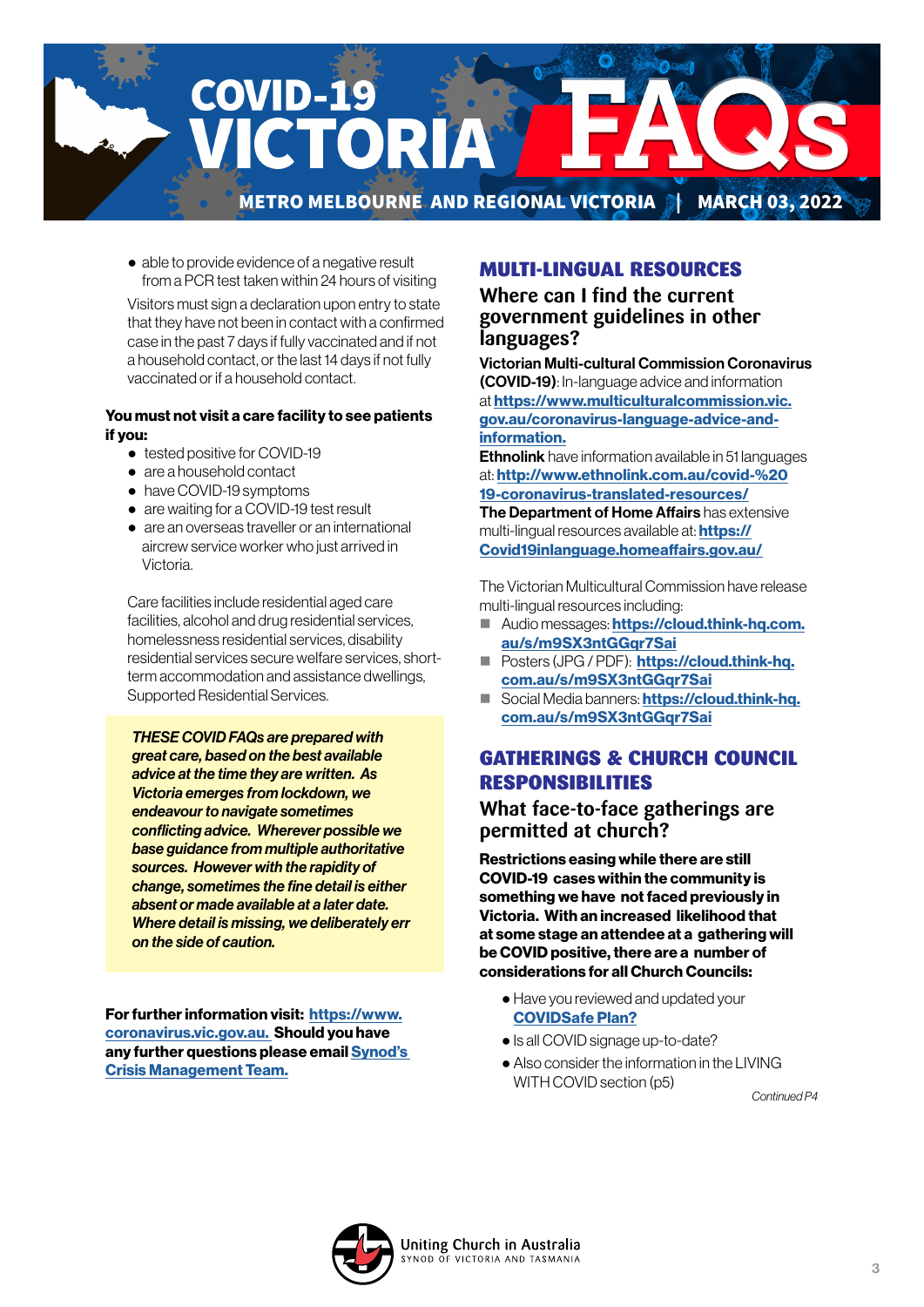

#### WORSHIP SERVICES Religious gatherings and ceremonies (including weddings and funerals)

If these events are held at places of worship there will not be any vaccination requirements or limits on participants, nor any requirement for organisers to check vaccination status. COVID QR code check-in is no longer required. QR Check-in codes may be removed, but should be stored safely in case these are again required in the future.

*As of 26/02/2022*

## **Can we gather for morning tea afterwards?**

Yes. As with previous advice, careful consideration should also be given to maintaining physical distancing as much as possible, and to limiting the sharing of utensils etc.

*As of 26/02/2022*

# **Can we sing?**

Yes. *As of 19/11/2021*

### **Is it permitted to provide transport ("give a lift") to people?**

Where possible, treat passengers in your car who are not members of your household as if they were travelling in a taxi:

- Your passenger should sit in the back seat to maintain physical distancing
- Everyone in the car should wear a fitted face mask unless they have a lawful exemption
- $\blacksquare$  Increase ventilation by opening windows wherever possible. Avoid having air-conditioning set to recirculate air.
- $\blacksquare$  High touch surfaces in the vehicle should be cleaned and sanitised regularly (eg door handles, seat belts etc)

It is now mandatory for all workers (including most volunteers) in Victoria to be fully vaccinated, and to provide proof to their workplace, to be able to work anywhere other than from their own homes. Fully vaccinated is defined as having received at least two doses.

### WHO NEEDS TO SEE AND RECORD THE PROOF OF VACCINATION STATUS?

Should proof be required by Health authorities, it is important that this information be available at the place where the work is done, or from where it is coordinated. Therefore, this information needs to be provided to, and recorded by, the Church Council for any authorised work activity on any church property or on behalf of the church.

Church councils do not need this information for staff of paid contractors (eg plumbers or garden maintenance companies) as their employer must receive and record this proof.

# WHO WOULD THIS APPLY TO AT OUR CHURCH?

Roles which would need to provide proof of vaccination status would likely include the worship leader, cleaner, organist/musician, those participating in recording/broadcasting live-streamed services, children's leader, food bank workers and anyone involved with building maintenance or gardening. A Church Council meeting is regarded as a 'work' event – all attendees must be fully vaccinated (at least two doses).

# DOES THIS REQUIREMENT APPLY TO MINISTERS?

While there appear to be some exemptions under certain circumstances from the requirement to gather this information from Ministers and other faith leaders, it is strongly recommended that Vaccination Status information be requested from Ministers to ensure compliance in all situations.

# WHAT IF THE PROOF IS NOT PROVIDED?

An employer of a worker must not permit a worker who is unvaccinated to work for that employer outside the worker's ordinary place of residence, unless that person is medically exempted from vaccination requirements. If an employer does not hold vaccination information about a worker, the employer must treat the worker as if the worker is unvaccinated.

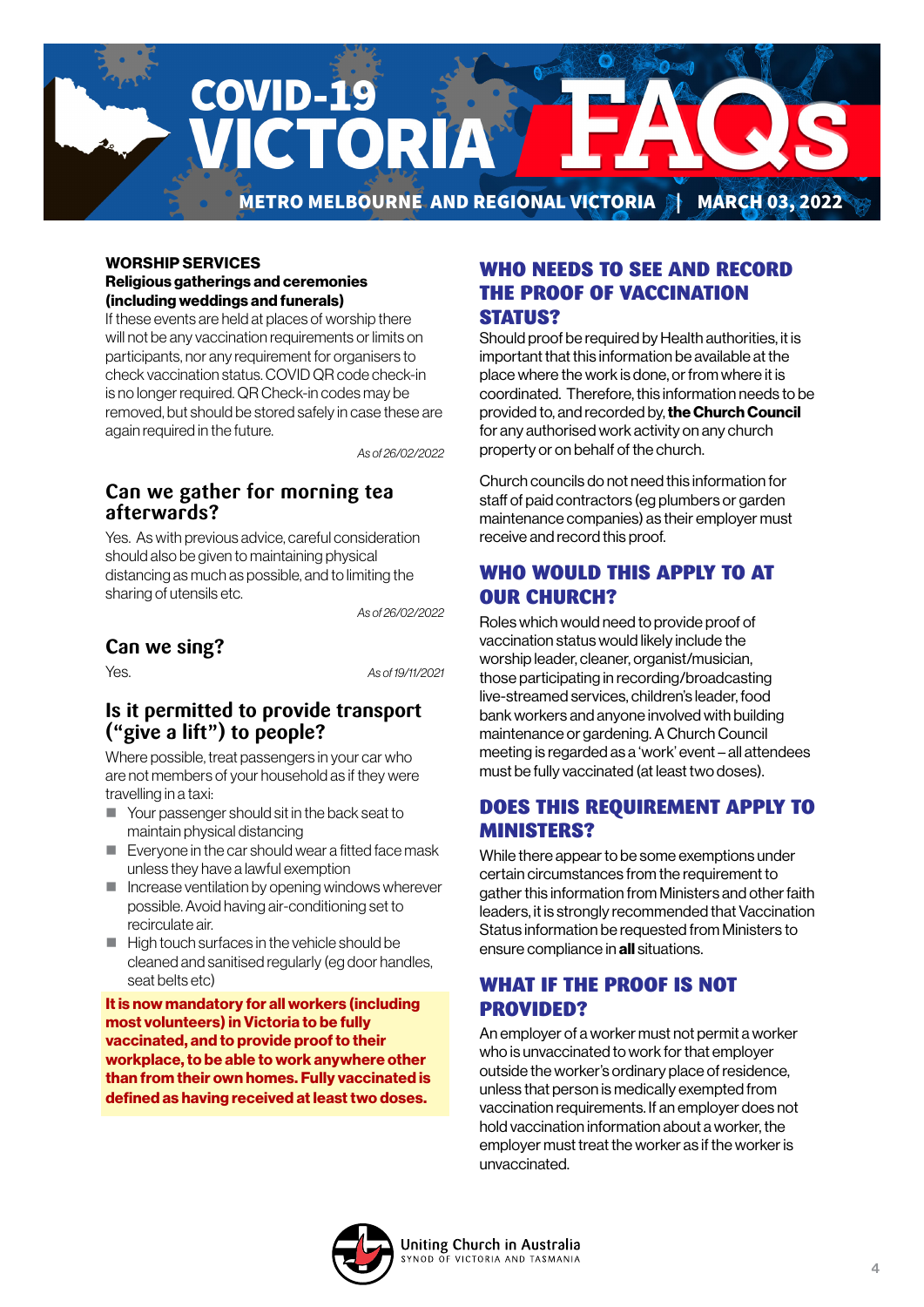

## WHAT INFORMATION IS REQUIRED?

The Vaccination register must record the name of all staff and volunteers working onsite.

Beside each, it must show

- ► For fully vaccinated (at least 2 doses)– the date of the latest two doses, the vaccination document number and the type of vaccine received.
- ► For partially vaccinated (1 dose)– the date of the 1<sup>st</sup> dose, the date due for 2<sup>nd</sup> dose and the type of vaccine received
- ► For excepted (medically exempt) as of Oct 29 a treating practitioner must complete the Australian Immunisation Medical Exemption Form (AIR form) uploaded to the Australian Immunisation Register. A digital certificate can then be downloaded by the person, or by their practitioner. An AIR form, either digital or print, is now the only acceptable proof of a medical exemption to vaccination.

### HOW SHOULD THE INFORMATION BE RECORDED?

The Synod of Victoria and Tasmania has produced a simple form to assist all Church Councils to meet the above obligation. [This form can be found here](https://victas.uca.org.au/download/668/faq/11504/worker-vaccination-status-record-congregations) 

### WHO WILL HAVE ACCESS TO THIS INFORMATION?

Synod's Crisis Management Team is recommending that no more than two people at any location have access to that location's staff vaccination records. It may be required at some point that authorised staff from either the Synod or Presbytery be able to verify compliance. At any time, this information may be requested by an Authorised Health Official.

#### LIVING WITH COVID

Unlike previous post-lockdown reopenings where COVID had been eliminated, we must now learn to live with COVID-19 in the community. This means there is a likelihood that at some point many of us will come into contact with someone who is COVID-positive.

There are currently no specific guidelines available for religious gatherings and ceremonies. The following advice, based on government guidelines and

#### Do we need to notify the Health Department?

Unless there are five or more positive cases within seven days, there is no longer a requirement to notify the Health Department unless you have been asked to do so by the Department or a Local Public Health Unit. You should instead follow your COVID-safe plan requirements to identify people who may have been exposed and encourage them to undertake a COVID test and to self-isolate until a negative result is received. The requirement to notify the Health Department and close or social contacts is now with the person who tested positive. *(see requirements for individuals - below)*

#### Do we need to notify anyone if there has been a positive COVID case at our church or building? Whilst there is no longer a government-mandated requirement to notify either WorkSafe Vic or the DHHS, Synod's Safety Officer still needs to be notified. Email: [Elnura.Dulakovic@victas.uca.org.au.](mailto:Elnura.Dulakovic%40victas.uca.org.au.?subject=)

#### How do we identify who may have been exposed?

The government has redefined who is a "close contact". This now only applies to household contacts (the people you live with). Social contacts (anyone other than someone in your household) are asked only to get tested if they show any symptoms. See Requirements for individuals with COVID-19 (below) for further information.

#### Do we need to undertake a deep clean before re-opening?

Current guidelines no longer require a deep clean to be undertaken unless you are advised to do so by the Department of Health. However, a cleaning log record should be maintained and updated regularly. Please refer to the **DHHS COVID CLEANING** [GUIDE](https://victas.uca.org.au/download/668/faq/11557/covid-cleaning-guide) (V3 – Nov 2021) for full details on current requirements.

### REQUIREMENTS FOR INDIVIDUALS WITH COVID-19

#### If you have COVID-19 symptoms or are a household contact of someone with COVID-19:

- Get a rapid antigen test.
- $\blacksquare$  If you are unable to access a rapid antigen test, get a PCR test.
- If you can't get a PCR test, stay isolated until you can access either type of test. requirements for workplaces, should be followed. *Continued P6*

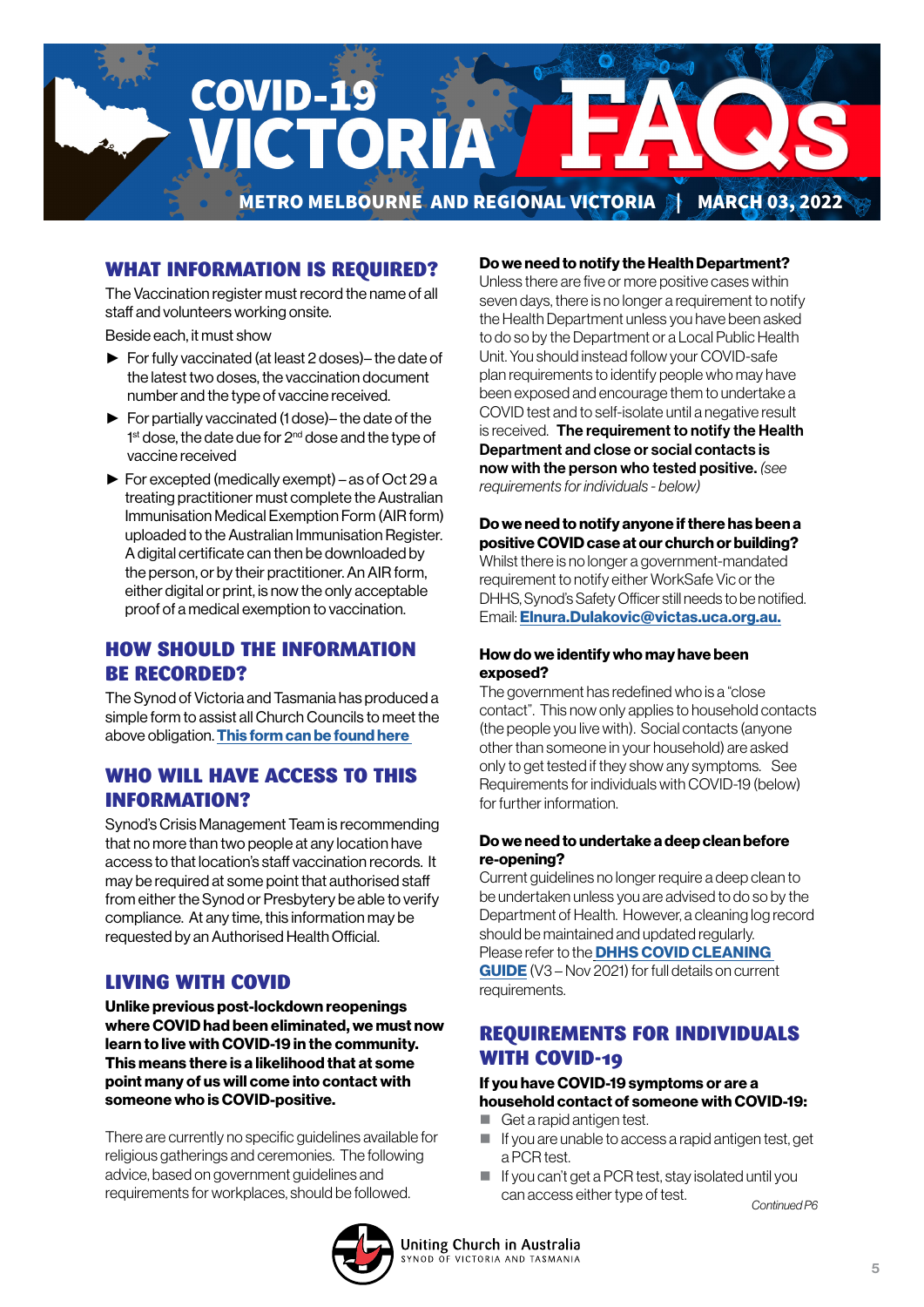

 $\blacksquare$  If you do not have symptoms and you are not a household contact, monitor for symptoms.

#### If you test positive on a rapid antigen test you must:

- 1. [report your result online](https://www.coronavirus.vic.gov.au/node/22270) or call 1800-675-398 as soon as possible.
- 2. Immediately isolate for 7 days from the day you took the rapid antigen test.
- 3. Follow the [government checklist]( https://www.coronavirus.vic.gov.au/checklist) and tell your contacts you have COVID-19.
	- Your household contacts must isolate for 7 days and take regular tests
	- Your social contacts must get tested if they have any symptoms
	- Advise your workplace or education facility that you have COVID-19.

*As of 10/01/2022*

### ATTENDANCE RECORD KEEPING

#### QR Code check-in is now only required at

- **h** hospitality and entertainment venues
- adult/higher education
- hair and beauty services venues
- **Community premises**
- physical recreation venues.

All visitors, workers, students, and customers must check in before entering a vaccinated economy venue.

QR code check in requirements are no longer required in workplaces where checking the vaccination status of patrons is not required. These include retail premises e.g. supermarkets, schools (including childcare and early childhood), office-based workplaces or at places of worship.

If no longer required, QR Code signage may be removed, but should be kept somewhere safe and easily accessible, should check-in requirements ever be reinstated.

Should any gathering (including worship, weddings, funerals) be held in a venue which is only open to the fully vaccinated (eg café, entertainment venue) all normal requirements of that venue apply, including the need for QR Code check-in by all attendees.

*As of 19/02/2022*

### **Face to Face Gatherings away from church**

There are no limits on the number of people who may gather in a private residence or public place. The government strongly recommends that all visitors to your home or who gather in a public place are fully vaccinated.

*As of 19/11/2021*

# CHURCH/COMMUNITY HALLS

## **Under what circumstances can Community/Church Halls be used?**

Community Facilities, including libraries, halls and creative art spaces, may open without restriction to the fully vaccinated. QR code check-in required for all visitors, workers, volunteers.

Exceptions: There are limited circumstances where vaccination status does not apply, including to host essential public support groups, support services and health services, however numbers should be limited to only those necessary. Similarly check in is not required for essential support groups and health services where confidentiality is typically required (for example, alcohol and drugs or family violence).

Every venue must have a COVID-safe plan in place. All physical distancing and hygiene requirements must be met. As of 11:59pm Friday Feb 25, face masks are no longer required.

*As of 26/02/2022*

QR Code Check-in is no longer required unless these are being used for as an entertainment or hospitality venue (eg café or coffee shop).

*As of 19/02/2022*

#### RENTED & HIRED FACILITIES – Who is

responsible for ensuring properties are COVID compliant?

 $\blacksquare$  If you rent hire or licence out property to more than one organisation or group on a casual or nonexclusive basis (eg support groups, community groups, classes) using our standard Hire Agreement (Victoria) whether one-off or recurring, the Responsibility for maintaining all COVID-19 compliance, including cleaning to standard remains with the congregation as the responsible



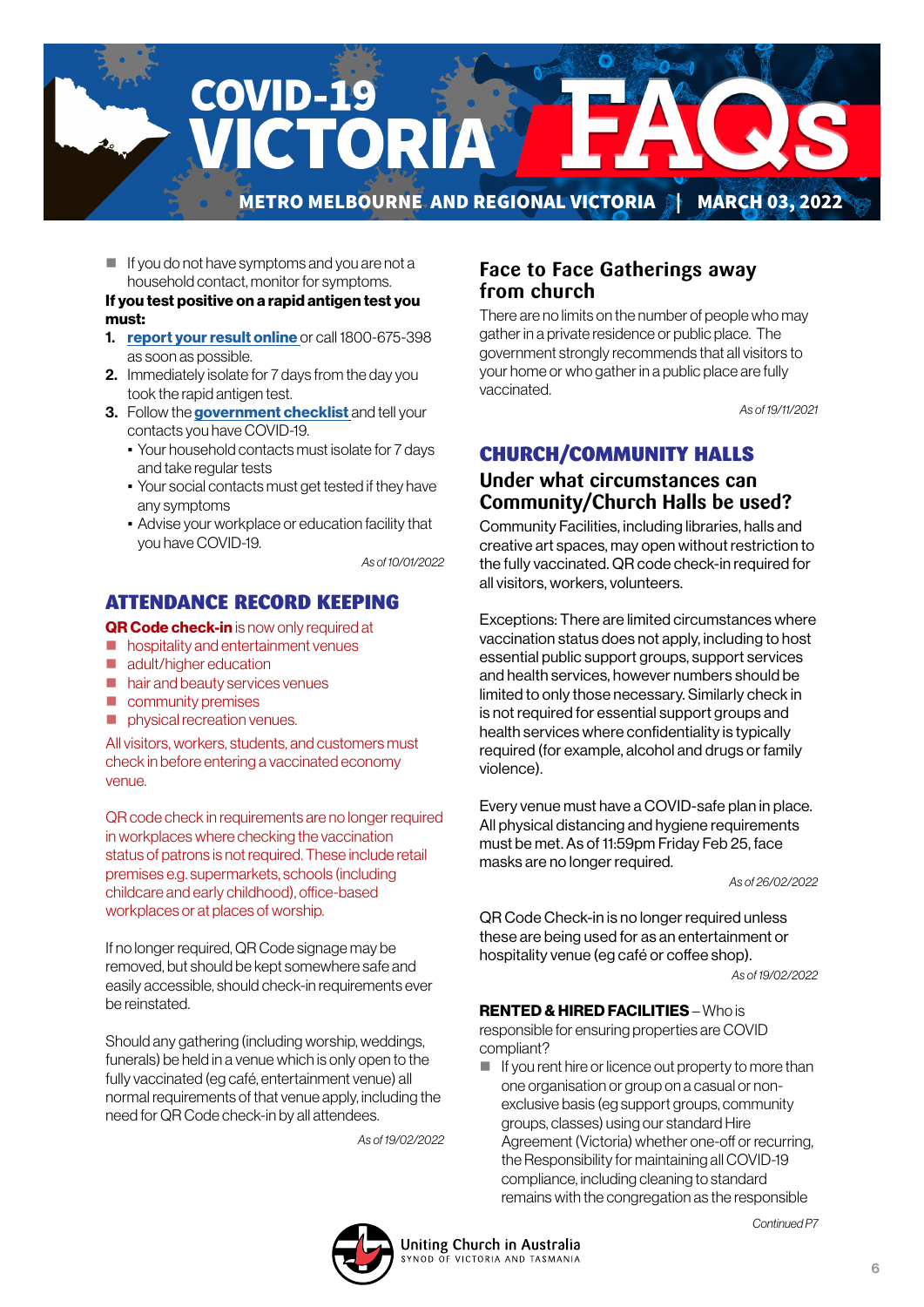

body. However, you may pass on the reasonable additional cost of cleaning or other necessary Covid-19 safety measures to the Hirer if you notify them in advance of the additional cost.

- $\blacksquare$  If you rent out property to one organisation or group on an exclusive use basis (under a Lease or Licence), the responsibility for maintaining all COVID-19 compliance falls to the tenant.
- $\blacksquare$  If in doubt, seek advice from your presbytery or contact [crisismanagement@victas.uca.org.au](mailto:crisismanagement%40victas.uca.org.au%20?subject=) *As of 25/01/2022*

# COVID-SAFE PLANS

### **Do we need to complete a CovidSafe plan and/or UCA Covid Recovery Action Checklist?**

Having completed the Covid Recovery Action Plan Checklist, [https://victas.uca.org.au/](https://victas.uca.org.au/download/668/faq/8852/recovery-action-plan-checklist-v5) [download/668/faq/8852/recovery-action](https://victas.uca.org.au/download/668/faq/8852/recovery-action-plan-checklist-v5)[plan-checklist-v5](https://victas.uca.org.au/download/668/faq/8852/recovery-action-plan-checklist-v5) if you are keeping this up-to-date, This can be your Covid-Safe Plan.

You must be able to provide a copy immediately if requested by any authorised Health officer. There are substantial fines for every breach of current COVID-safe requirements, for which the congregation will be liable.

### HOLY COMMUNION

# **How can Holy Communion services reflect COVID safe practices?**

Careful consideration should be given to how Holy Communion can be conducted appropriately, including maintaining distance, hygiene and not sharing communion ware.

For congregations livestreaming worship, the Assembly guidelines remain in place until July 2022 and can be found at: [https://www.assembly.](https://
www.assembly.uca.org.au/news/item/3163-
temporary-arrangements-for-holycommunion ) [uca.org.au/news/item/3163-temporary](https://
www.assembly.uca.org.au/news/item/3163-
temporary-arrangements-for-holycommunion )[arrangements-for-holycommunion](https://
www.assembly.uca.org.au/news/item/3163-
temporary-arrangements-for-holycommunion ) 

For some thoughts on how to conduct Holy Communion in a COVID-safe manner read Rev Dr Sally Douglas' November 2020 article at [https://](https://

victas.uca.org.au/how-can-we-keep-holy-

communion-covid-19-safe/) [victas.uca.org.au/how-can-we-keep-holy](https://

victas.uca.org.au/how-can-we-keep-holy-

communion-covid-19-safe/)[communion-covid-19-safe/.](https://

victas.uca.org.au/how-can-we-keep-holy-

communion-covid-19-safe/) 

# SAFE (DIGITAL) MINISTRY

### **What safety measures should be adopted for ministry within the digital space?**

The Culture of Safety Unit has prepared some guidelines for leaders and communities, offering commentary and interpretation of how our existing Child Safety resources and policies, and the Uniting Church Code of Ethics, continue to shape our digital ministry practices. To view the guidelines visit: <https://victas.uca.org.au/safe-digital-ministry/>

*As of 07/04/2020*

# MINISTERS IN HIGH RISK GROUPS

Ministers in high-risk groups should discuss with their medical practitioners, presbytery and Church Councils the appropriateness of their involvement in services and what additional safeguards may be required to protect their own health.

High risk groups include people who are:

- aged over 70.
- over 65 with chronic health conditions,
- **n** immune-compromised, or
- Indigenous people over 50 with chronic health conditions

*As of 28/10/2021*

# ZOOM VIRTUAL MEETING LICENCES **What does it cost for a Zoom meeting licence?**

If you plan on using Zoom frequently and/ or require full functionality, Synod Ministries and Operations along with other Synods have negotiated with Zoom to purchase a bulk deal. As such we are able to provide Zoom licences for a cost of just \$7.93 per month. If your presbytery or congregation is interested, please contact: [George.Delice@victas.uca.org.au](mailto:George.Delice%40victas.uca.org.au?subject=)

You will need to provide: Number of licences required and the details of the contact person (including their email address).

*As of 08/07/2020*

*As of 19/11/2021*

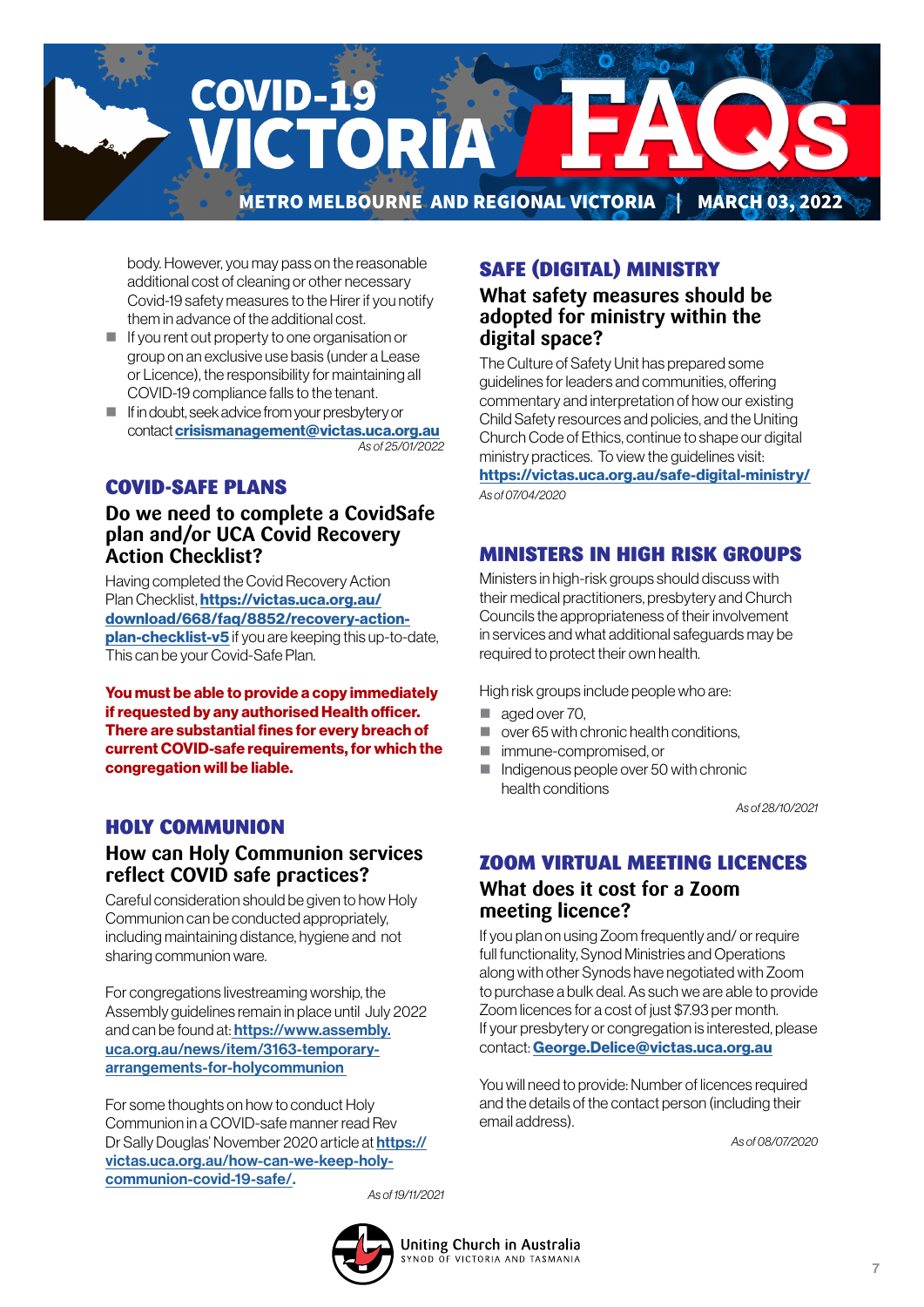

# OP SHOPS

# **How do we keep our Op Shop Covid-safe?**

Op Shops run by Uniting VicTas must follow guidance issued by Uniting.

All UCA Op Shops should be regarded as any other non-essential retail store, all of which remain subject to restrictions including:

- All staff, including volunteers, must be fully vaccinated (at least two doses), unless medically exempt, and must have provided proof of their vaccination status.
- As of 11:59pm Friday Feb 25 customers are no longer required to wear face masks, however all staff and volunteers are required to wear a face mask whilst working indoors unless medically exempt.
- UCA Op Shops, as church workplaces, are required to complete sections A and B of the Recovery Action Plan Checklist to ensure that they are Covid-complient and a copy sent to **[elnura.](mailto:elnura.dulakovic%40victas.uca.org.au%20%20?subject=)** [dulakovic@victas.uca.org.au](mailto:elnura.dulakovic%40victas.uca.org.au%20%20?subject=)
- Failure to comply with all current COVID [restrictions and requirements, including](mailto:elnura.dulakovic%40victas.uca.org.au%20%20?subject=)  [those above, may incur substantial fines if](mailto:elnura.dulakovic%40victas.uca.org.au%20%20?subject=)  [compliance audited by Health officials](mailto:elnura.dulakovic%40victas.uca.org.au%20%20?subject=).
- Gloves should be worn when handling cash and any donated goods.
- Donated goods should be received contactless where possible. All items should be cleaned in line with COVID cleaning practices as soon as practical. Hands should be washed regularly whilst, and immediately after, handling any donated items. It is also recommended that WARNING signs should be displayed to ensure all staff and volunteers adhere to these precautions.

*As of 26/02/2022*

#### VOLUNTEERS:

Since November 26, 2021 all volunteers are required to be fully vaccinated (at least two doses), unless medically exempt before they can attend any workplace outside their own home. They must also provide evidence of their current vaccination status to the 'employer' before attending any workplace.

Even with a face mask, you should keep at least 1.5 metres between yourself and others at all times and practice good hygiene. If you are in a high-risk group, you can volunteer, however, consider minimising the number of different people you interact with. Highrisk groups include people aged 70 years and over, people aged 65 years and over with chronic medical conditions, people with compromised immune systems and Aboriginal and Torres Strait Islander people over the age of 50.

*As of 08/07/2021*

# **MARKETS**

### **Can we hold garage sales and/or markets?**

Markets may operate within the same guidelines as retail stores.

*As of 16/12/2021*

# FIRST AID PRECAUTIONS

# **In the event of someone needing first aid treatment, are there any additional precautions required?**

Anyone administering first aid should use general droplet and contact precautions, namely a face mask for the person they are treating which they should encourage the person to apply themselves, a face mask and gloves for the first aider, and goggles for the first aider (if available).

In the event that a first aider has a reason to suspect a person is infected with COVID-19, they should try to limit their contact with that person as much as they can, meaning they should avoid physical contact (e.g. checking pulses and performing physical assessments) unless absolutely necessary, such as performing CPR or putting people in a recovery position if they are unconscious and/or struggling to breathe.

*As of 11/06/2020*